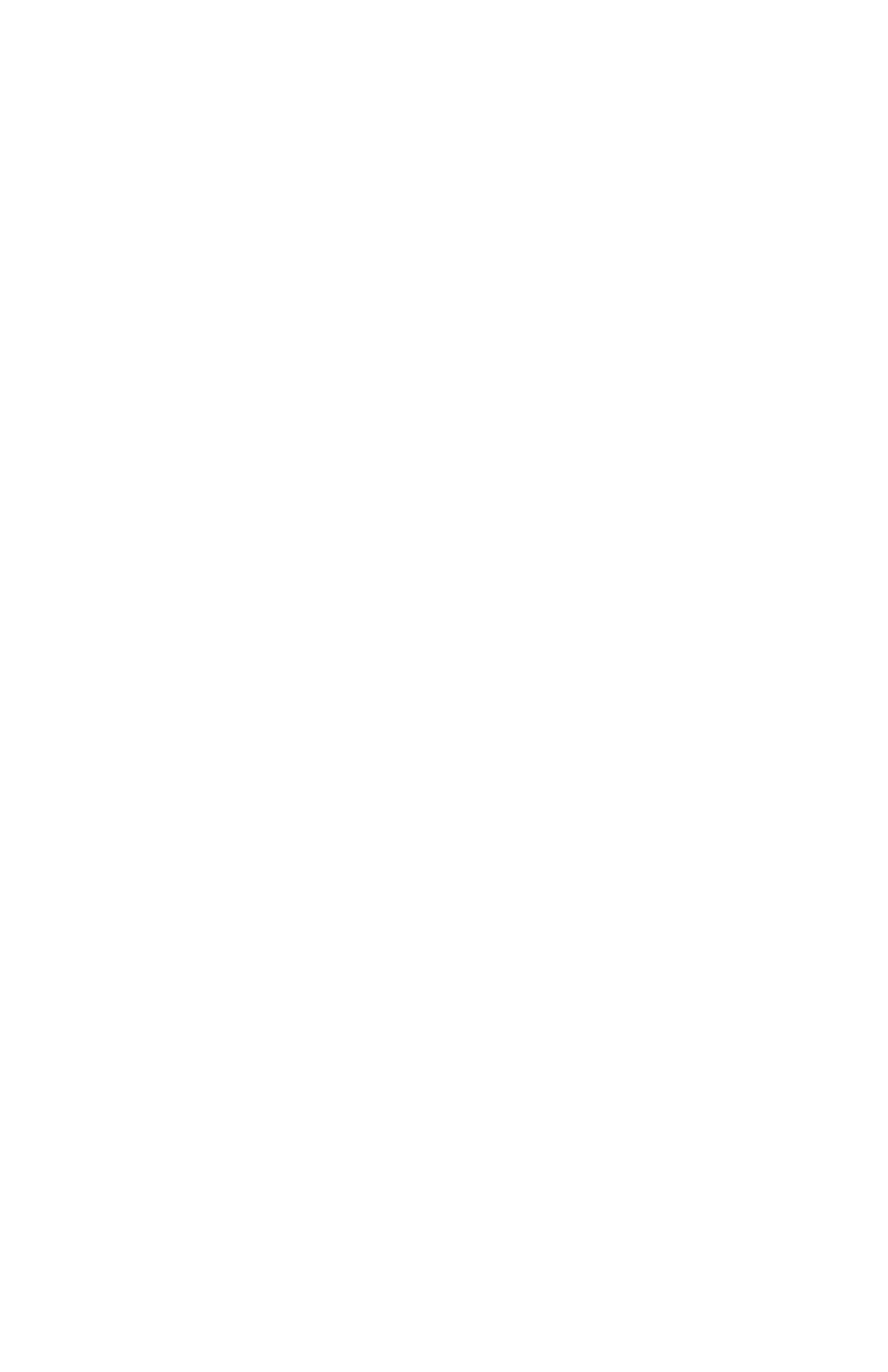Welcome to the third annual Celebration of Faculty Excellence, where we highlight achievements of distinction among our professoriate.

The accolades bestowed today recognize faculty members for their commitment to scholarship and research, excellence in teaching, contributions to course and curriculum innovation, and service to our university community. We also join our colleagues to celebrate the milestone of promotion, tenure and emeritus status.

The celebration recognizes individual faculty members for excellence, but also brings us together as a scholarly community to acknowledge the academic units, programs, and partnerships that benefited from this meritorious work and helped foster it.

Through this public acknowledgment and appreciation of the efforts and achievements of faculty members, we hope to inspire others to continue the demanding and valuable work involved in teaching, scholarship, and community engagement.

I am honored to be part of this annual tradition of celebrating the individual and collective accomplishments of our faculty, and I look forward to working with you to achieve even greater success in the future.

#### Sincerely,

DR. ALBERTO **J.F. CARDELLE** *Provost and Vice President for Academic Affairs*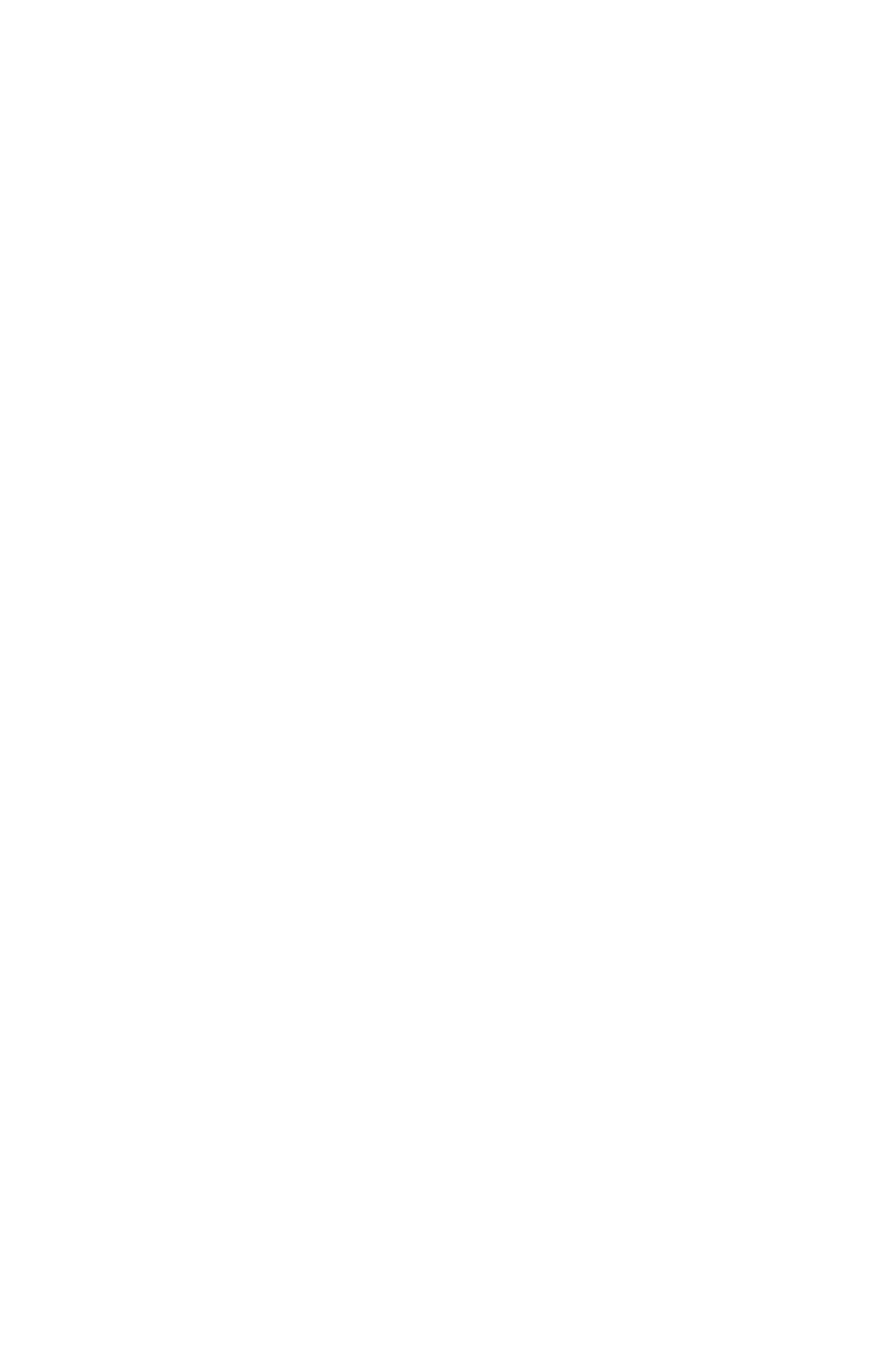

## **Celebration of Faculty Excellence**

**TUESDAY, MAY 21, 2019**

#### Welcome

Dr. Richard S. Lapidus, President

### Tenure Achievement

Dr. Alberto J.F. Cardelle, Provost and Vice President for Academic Affairs

### **Promotions**

Dr. Alberto J.F. Cardelle

## **Retirements**

Dr. Richard S. Lapidus

## Emeriti Faculty

Dr. Richard S. Lapidus

#### Faculty Award for Service

Dr. Megan M. Krell — 2018 Award Recipient Associate Professor, Behavioral Sciences

## Faculty Award for Research and Scholarship

Dr. Katherine R. Jewell — 2018 Award Recipient Associate Professor, Economics, History & Political Science

#### Dr. Vincent J. Mara Award for Excellence in Teaching

Dr. Elizabeth R. Walsh — 2018 Award Recipient Retired Associate Professor, Behavioral Sciences Mr. John E. Mara, Mara family representative

#### Contributions to the Graduate Program Award

Dr. John M. Hancock — 2018 Award Recipient Retired Professor, Behavioral Sciences

#### Closing Remarks

Dr. Alberto J.F. Cardelle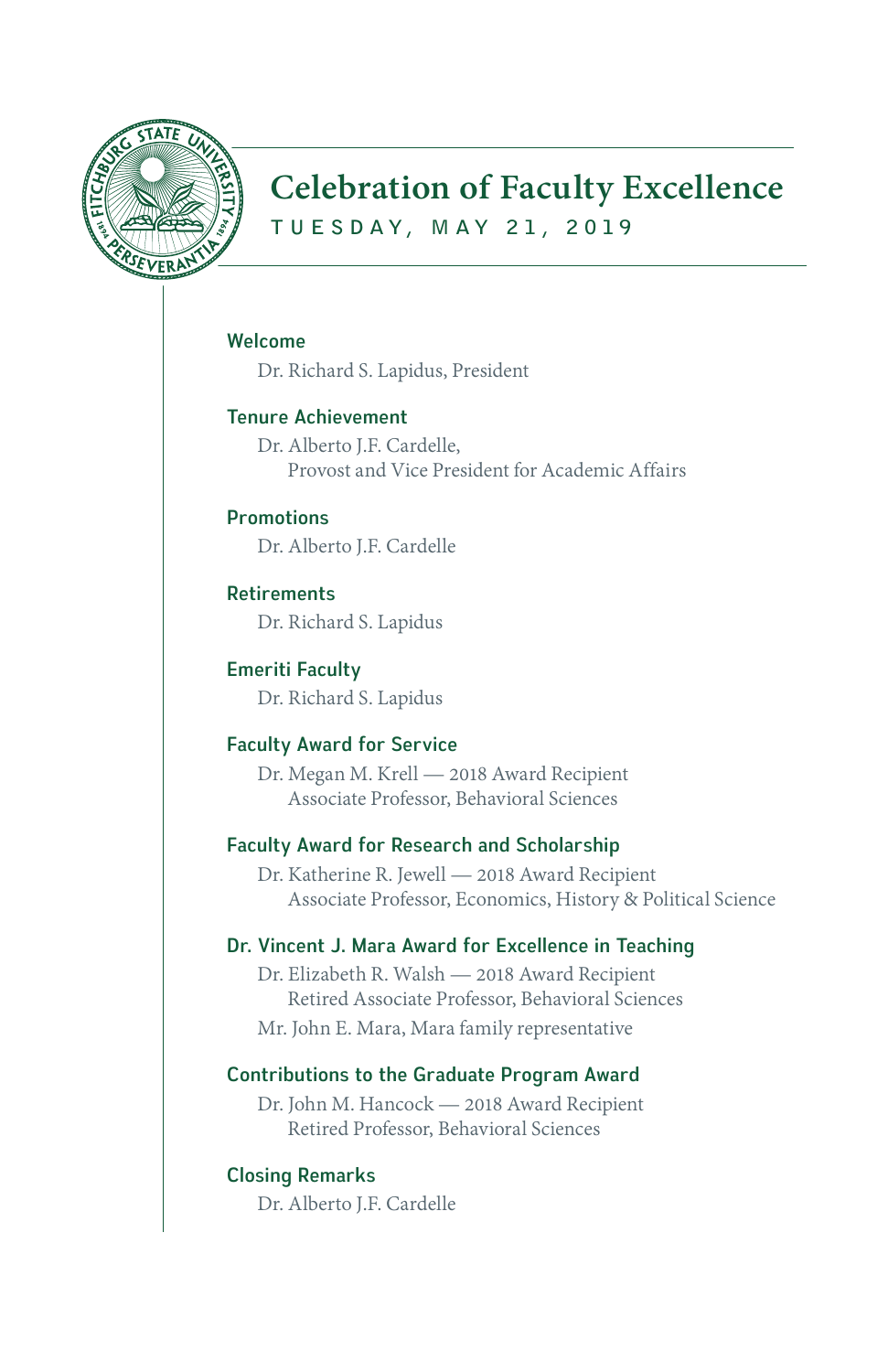### **TENURED FACULTY**

Jonathan K. Amakawa .<br>COMMUNICATIONS MEDIA

DeMisty D. Bellinger-Delfeld ENGLISH STUDIES

Andrew Chan BUSINESS ADMINISTRATION

William G. Cortezia EDUCATION

Steven L. Fiedler BIOLOGY/CHEMISTRY

Asher I. Jackson AMELIA V. GALLUCCI-CIRIO LIBRARY

Abdel G. Mustafa INDUSTRIAL TECHNOLOGY

Daniel P. Welsh BIOLOGY/CHEMISTRY

## **FACULTY RETIREMENTS**

Magda Bechar NURSING

Robert E. Dumas NURSING

Bruce C. Duncan EARTH & GEOGRAPHIC SCIENCES

Nancy Duphily NURSING

Linda J. McKay NURSING

Francis D. Morrison BUSINESS ADMINISTRATION

Thomas J. Murray ENGLISH STUDIES

James T. Noonan .<br>BUSINESS ADMINISTRATION

Susan M. Wadsworth HUMANITIES

## **PROMOTED FACULTY**

Promotion to Professor Jennifer D. Berg

MATHEMATICS Jeffrey Godin EXERCISE & SPORTS SCIENCE

Elizabeth S. Gordon EARTH & GEOGRAPHIC SCIENCES

Timothy S. Hilliard EXERCISE & SPORTS SCIENCE

Daniel C. Sarefield ECONOMICS, HISTORY, & POLITICAL SCIENCE

#### Promotion to Associate Professor

Jonathan K. Amakawa COMMUNICATIONS MEDIA Nermin Bayazit

MATHEMATICS

Andrew Chan BUSINESS ADMINISTRATION

William G. Cortezia EDUCATION

Adem Y. Elveren ECONOMICS, HISTORY, & POLITICAL SCIENCE

Steven L. Fiedler BIOLOGY/CHEMISTRY

Kevin M. McCarthy COMMUNICATIONS MEDIA

Abdel G. Mustafa INDUSTRIAL TECHNOLOGY

Deborah A. Stone NURSING

Daniel P. Welsh BIOLOGY/CHEMISTRY

Sarah E. Wright MATHEMATICS

## Promotion to Associate Librarian

Asher I. Jackson AMELIA V. GALLUCCI-CIRIO LIBRARY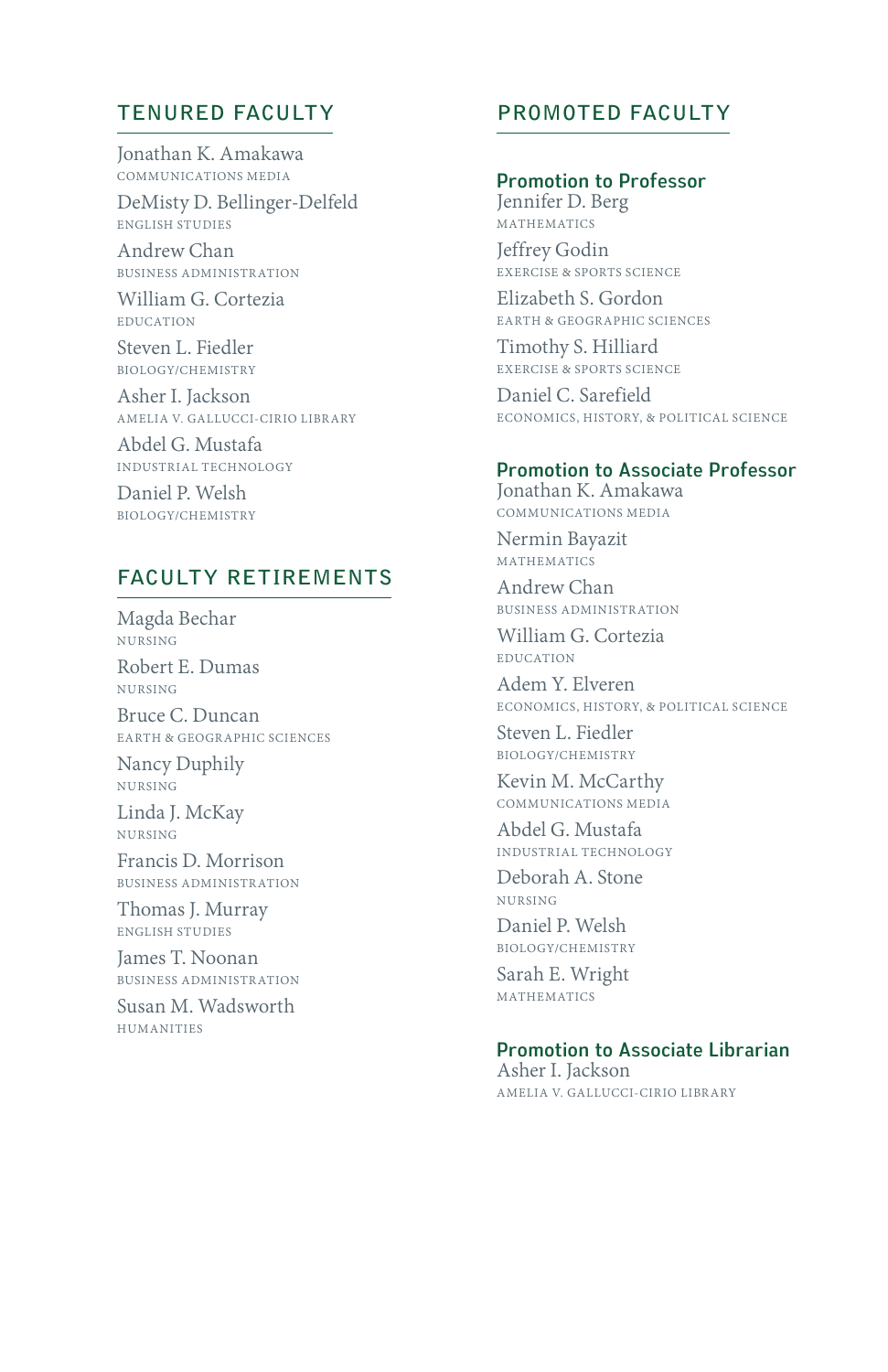### **EMERITI FACULTY**

Roberta E. Adams Rose Anne Addorisio Janice M. Alberghene Joseph Angelini David Antaya Faith E. Anttila Edward T. Armstrong George L. Babich James P. Barbato William Barker Thomas Battinelli Alan L. Bernstein Simone E. Blake Dorothy M. Boisvert George W. Bond Colin E. Bourn Grainger Browning John Burke Barbara Cammuso Joseph E. Carpenter Norman Carson Elizabeth Casey Robert Champlin James G. Colbert Ronald P. Colbert George Condike Richard Condon Christine Cosgrove Catherine E. Cox Cynthia Crosson Harry Crowley Lee N. Cunningham Veva Dean Richard A. DeCesare Lee DeNike

Laurie J. DeRosa Ed F. Driscoll Joseph C. Farias Katherine E. Flynn Norman H. Fredette Sheila A. Fredette Robert J. Gardula John F. Gaumond Lillian Gerecke Rosemarie Giovino Carol D. Globiana William Goldman Terry Grabar Francis X. Guindon John M. Hancock Mary Ann L. Hanley Lloyd M. Harte Elizabeth M. Haskins Caroline A. Heffernan Charles W. Hetzel Peter M. Hogan Lillian Horowitz Anita Hotchkiss Patricia B. James Maria M. Jaramillo Margot B. Kempers Mary A. King Robert P. Kokernak Bernice Krawiec Robert Lee Barry W. Light Norman C. Locke Barbara P. Madden Elizabeth A. Maney Marilyn A. McCaffrey Pasquale E. Micciche Frederick R. Miller George L. Miller Sandra Miller-Jacobs John E. Moon Jeanne H. Moore Hattie W. Moreland Rose M. Neunherz Daniel A. Nomishan Donald H. Norton Janice A. Ouellette Erwin Pally Edson H. Phelps Barbara A. Powers Francis P. Powers Mary L. Roache David F. Ryder Donald J. Schmidt Harry Semerjian Robert J. Shaughnessy Anna Simmons Signe Sipila Richard J. Spencer Sharon Stokes Steven P. Therrien Edmund B. Thomas Howard H. Thomas Michael H. Turk Adele L. Wagner Shirley A. Wagner Nan Wiegersma Susan R. Williams Jean B. Worfolk Nancy Cole Yee Robert Zottoli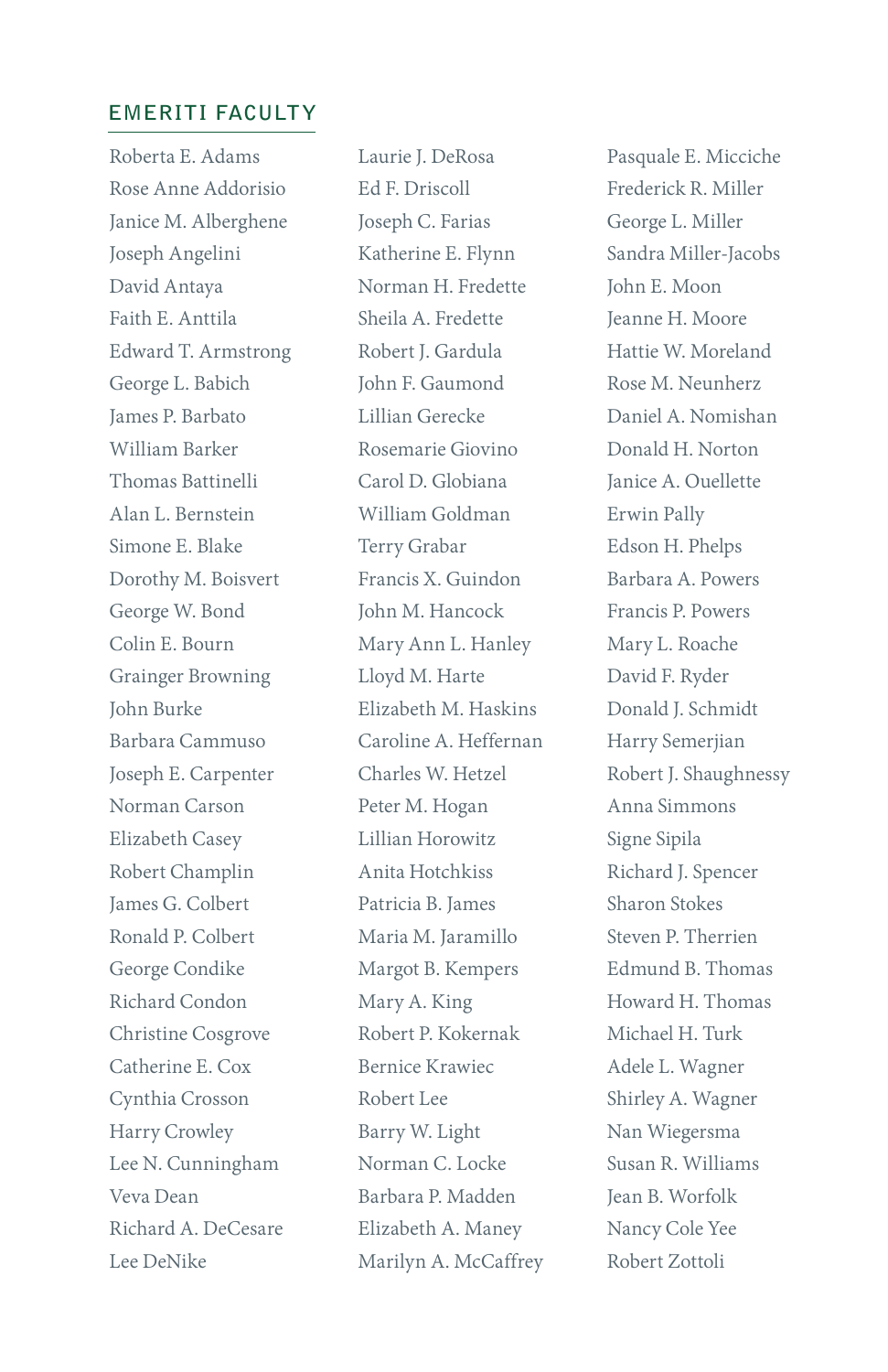

## **Faculty Award FOR SERVICE**

The award honors faculty who have demonstrated superior service to the academy, the University, and our broad community. Recipients have a distinguished and prolonged level of involvement and are exemplary University citizens who have applied their role as good stewards of place to improve student learning and the quality of life for both our campus and our wide-ranging community.

## **PAST RECIPIENTS**

2018 Recipient — Dr. Megan Krell *Associate Professor Behavioral Sciences Department*



2017 Elizabeth S. Gordon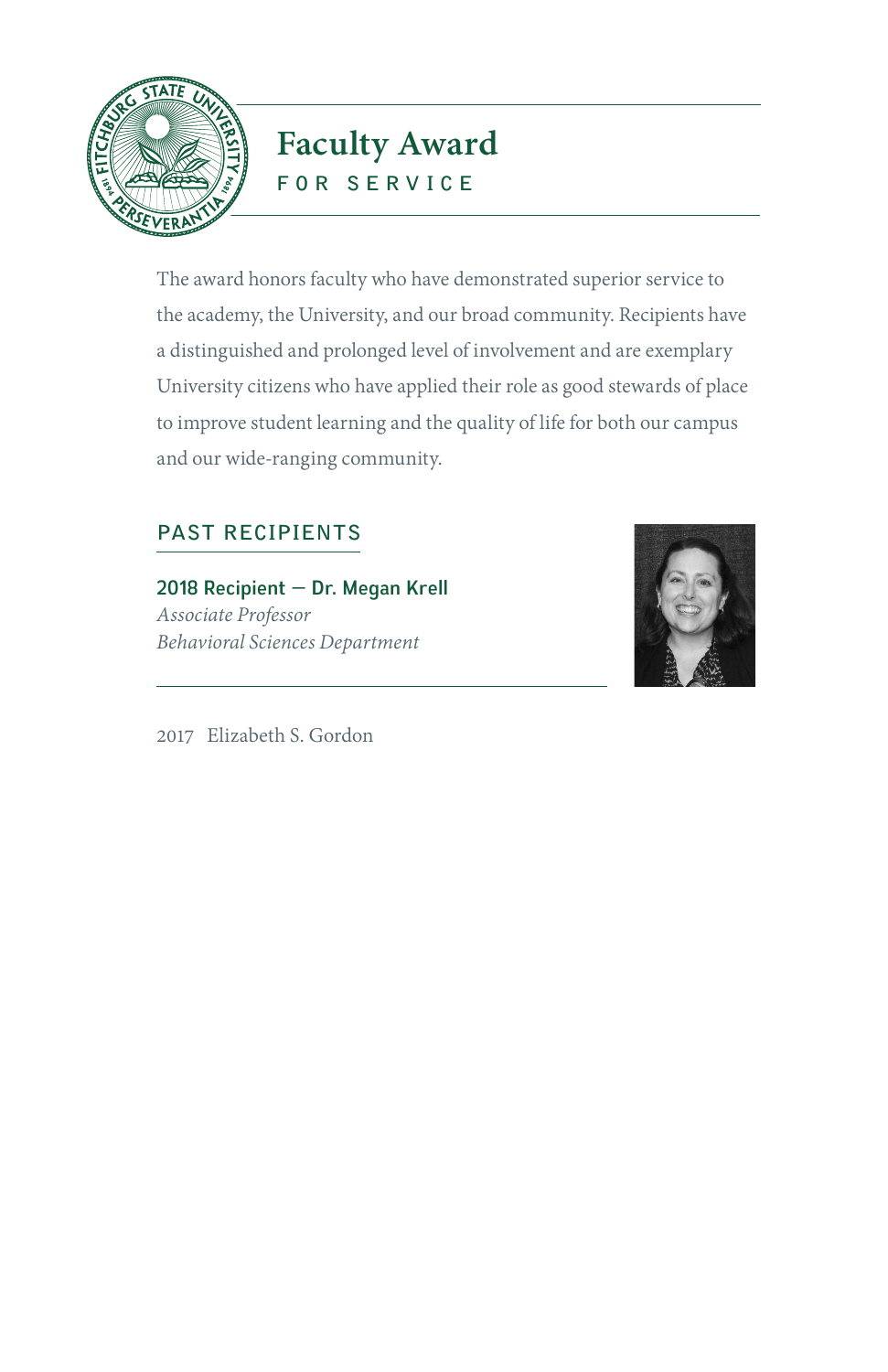

## **Faculty Award FOR RESEARCH AND SCHOLARSHIP**

Recipients are faculty with a meritorious record of academic research, creative activity, scholarship, and mastery of subject matter. The awardees characterize the essence of teacher scholars who draw on the research and scholarship to inform and improve student learning through shared study, experimentation and analysis.

## **PAST RECIPIENTS**

## 2018 Recipient — Dr. Katherine Jewell *Associate Professor*

*Economics, History and Political Science Department*



- Teresa Fava Thomas
- Eric N. Budd
- Jeffrey E. Warmouth
- Benjamin A. Railton
- Michael B. Hoberman
- Susan R. Williams
- Joshua B. Spero
- Jannette M. McMenamy
- Susan M. Wadsworth
- Maria M. Jaramillo
- Christopher K. Cratsley
- Robert J. Wellman
- Benjamin D. Lieberman
- Paul I. Weizer
- Robin D. Dinda
- Cynthia Crosson
- Nan Wiegersma
- Howard H. Thomas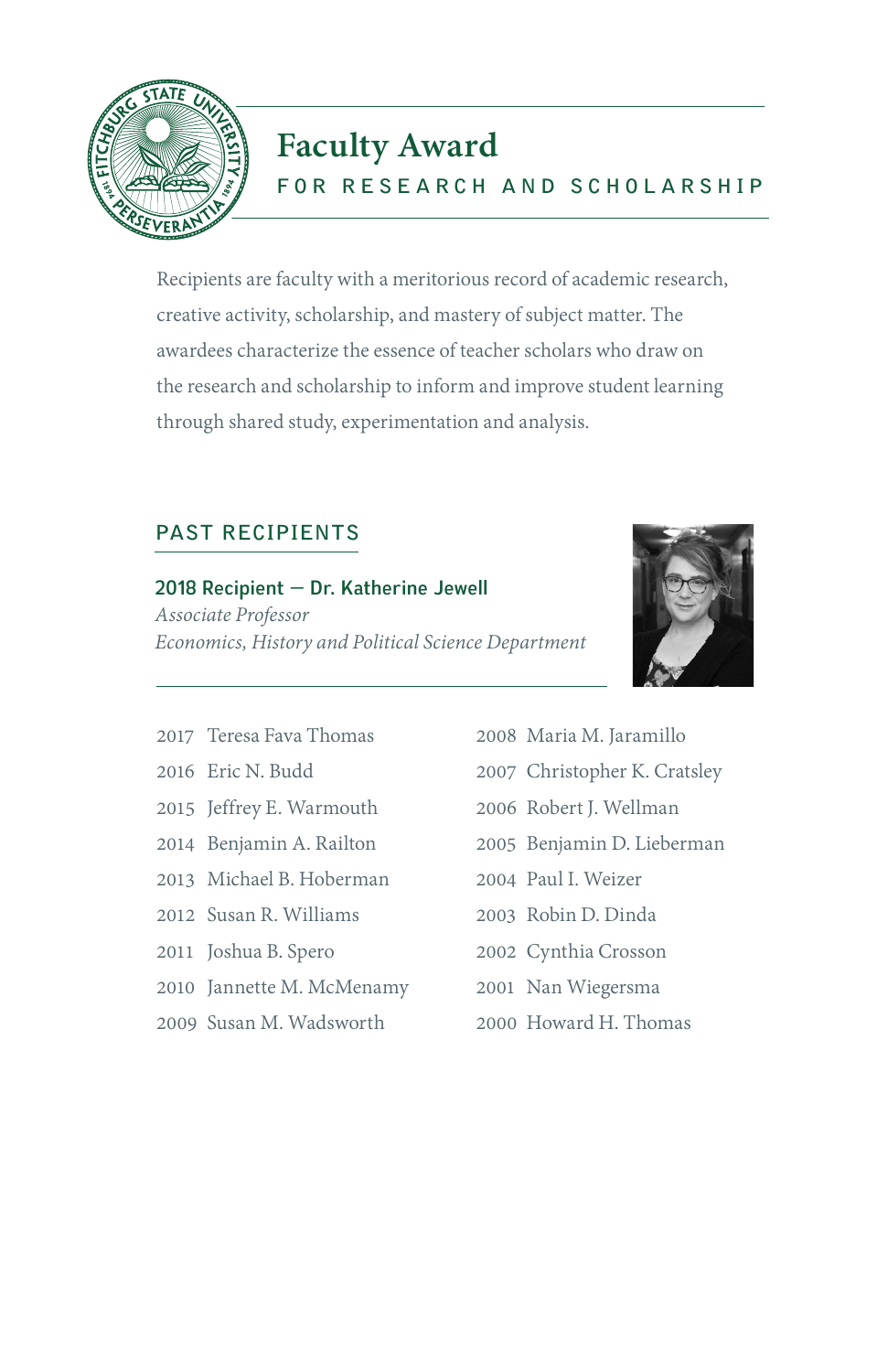

## **Dr. Vincent J. Mara Award FOR EXCELLENCE IN TEACHING**

Established in 1989 by the Alumni Association to honor former University President Vincent J. Mara, this award recognizes faculty who have contributed with distinction to the University's mission of providing superior undergraduate teaching. Awardees have demonstrated a sustained excellence in teaching, a notable impact on student learning, and a dedication to innovative instruction. The recipients are the foundation of the University's quest to educate future generations.

## **PAST RECIPIENTS**

#### 2018 Recipient — Dr. Elizabeth (Beth) R. Walsh

*Retired Associate Professor Behavioral Sciences Department*



- Kelly C. Morgan
- Meledath Govindan
- Benjamin A. Railton
- Sean C. Goodlett
- Joshua B. Spero
- George F. Bohrer
- Howard H. Thomas
- Jane A. Fiske
- Christine Cosgrove
- Peter Laytin
- John J. Paul
- Eric N. Budd
- Gerald M. Higdon
- Louis J. Zivic
- Barbara S. Cammuso
- Thomas Battinelli
- Maria M. Jaramillo
- Andrea J. Wallen
- Edmund B. Thomas
- Lee N. Cunningham
- Robert F. Champlin
- Colin E. Bourn
- Pasquale E. Micciche
- Rosemarie S. Giovino
- Helen O'Flaherty
- Caroline A. Murphy
- Donald J. Schmidt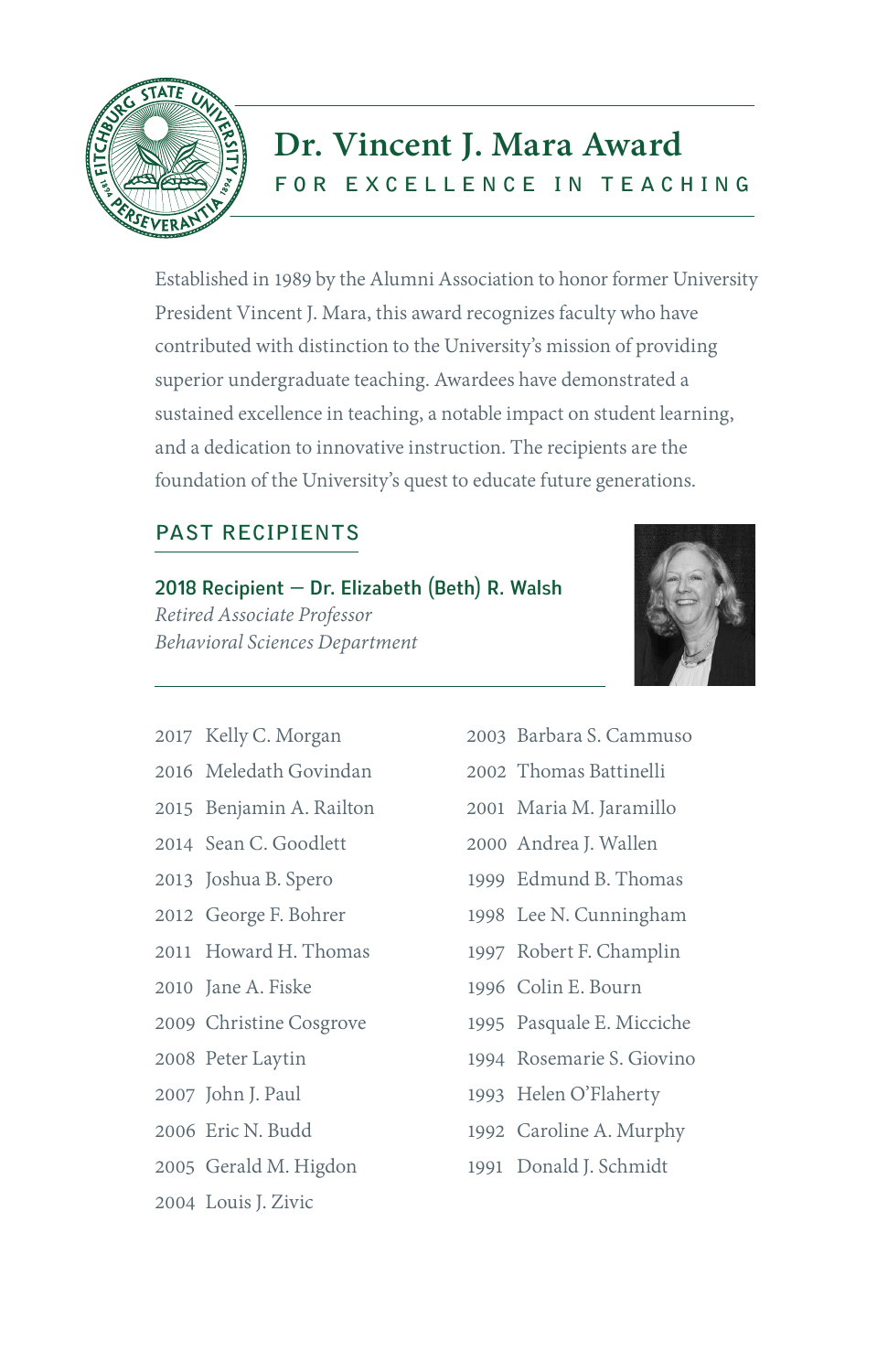

## **CONTRIBUTIONS TO THE Graduate Program Award**

This award recognizes graduate faculty who have a sustained record of teaching, mentoring, and advising graduate students. These faculty awardees have demonstrated a remarkable generosity and commitment to fostering the intellectual, creative, scholarly and professional growth of students who are pursuing the University's highest academic degrees, and nurture a community of intellectual engagement in which they thrive.

## **PAST RECIPIENTS**

2018 Recipient — Dr. John M. Hancock *Retired Professor Behavioral Sciences Department*



- 2017 Chola Chisunka
- 2016 Nancy L. Murray
- 2015 Harry Semerjian
- 2014 Anne M. Howard
- 2013 Richard J. Spencer
- 2012 Elaine E. Francis
- 2011 Michele M. Zide
- 2010 Rosemarie S. Giovino